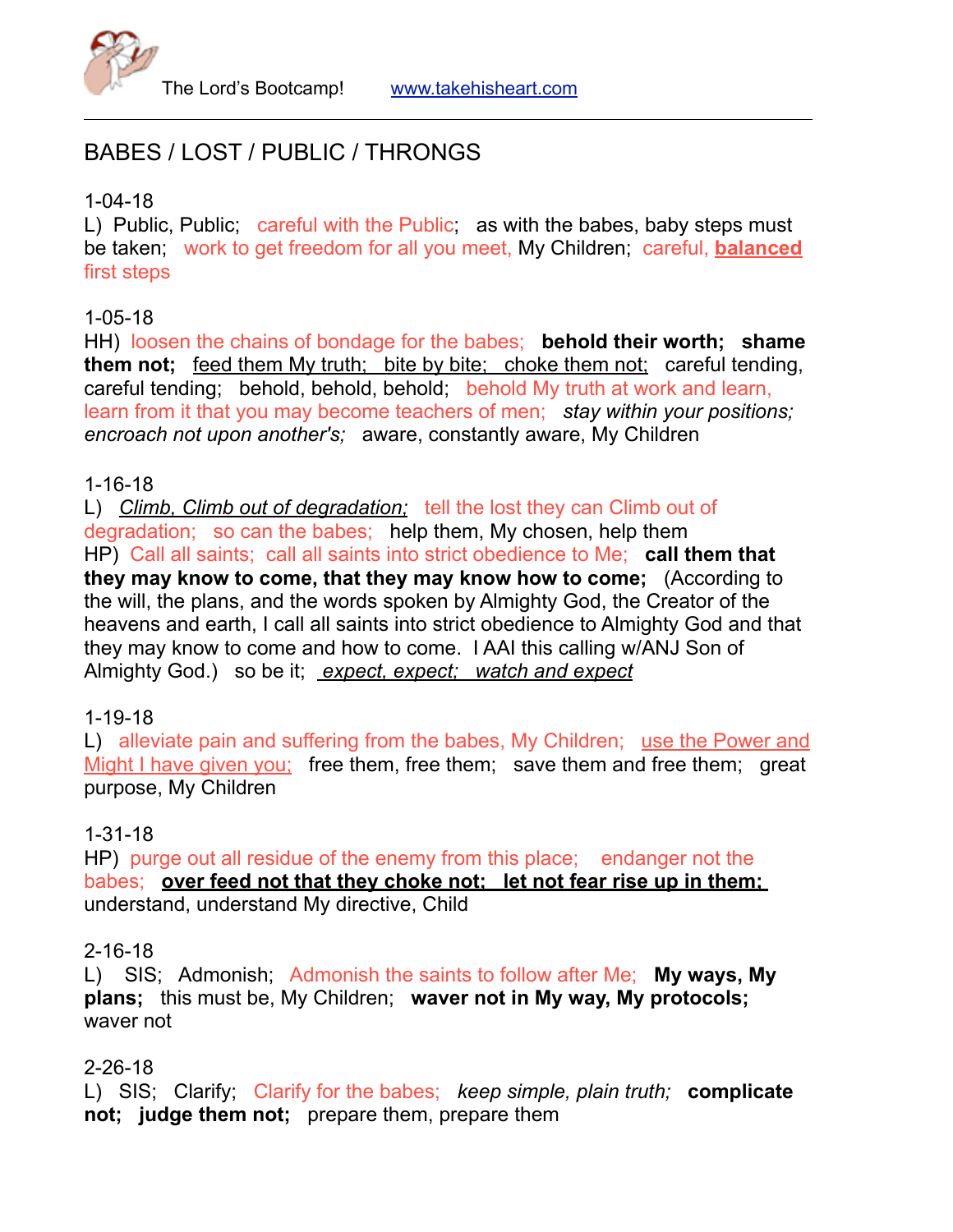# 2-27-18

L) SIS; Collect; Collect My babes as they come and teach them, love them, care for them; righteous, **My Righteous Ones, this is your charge**; *see to it gladly, willingly*

## 3-14-18

L) SIS; Hallowed; My Babes must be taught that I am Hallowed; they must understand; Outline; construct an outline for teaching the babes, My Chosen; *keep it simple, basic*

#### 3-29-18

HP) SIS; seek Me, seek Me, seek Me, seek Me in all matters, seek Me; *teach the babes to seek Me;* 

# 4-07-18

HP) SIS; gather, gather My flock; **tend to their feet;** see that they are cleansed and set upon My solid ground;

#### 4-15-18

L) SIS; Circle; tell them to stay within the Circle of My Love and Protection; **My sheep must not scatter from within My Circle;** understand the dimensions of My Circle, My Chosen, understand

#### 4-20-18

HH) enter, Child; (bowed) yes, sit; vSIS; My sacrifice is sufficient; sufficient for all the ages; My Blood covers all; give the all to Me; tell them, tell them as they come, Child this they must realize and accept; tell them; so many do not know this; tell them;

# 4-27-18

HP) reach, reach., reach and teach the reachable and teachable, My Chosen Ones; **they must be taught My protocols; be prepared for each of them for they are coming;** *time is drawing nigh; push, push yourselves; push forward*

#### 5-17-18

L compact; yes, compact basic facts and protocols for beginners;

#### 8-06-18

L) SIS; all silence; move on HP) guide, guide, guide the babes, My Chosen; there are ever so many of them; **prepare daily to guide them**

# 8-26-18

L) SIS: Loosen, Loosen, Loosen, Loosen the babes from Satan's bindings; Free them, My Chosen; free them as they come to you; be ready for they are coming;